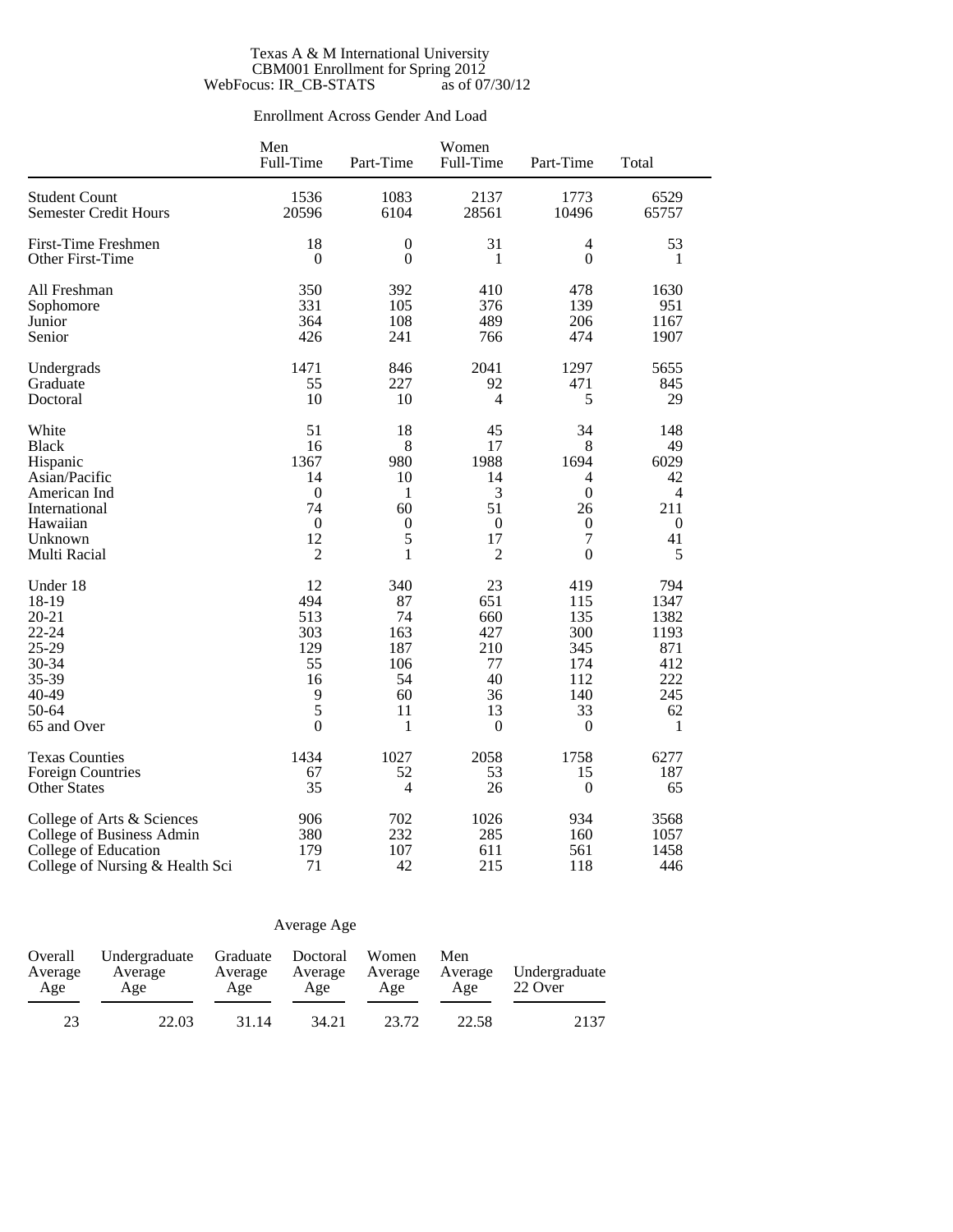Enrollment Across Ethnicity for Spring 2012

|                              | AmInd            | Asn              | <b>Blck</b>      | Hsp          | Intr             | Multi            | Unk                     | Wht              | Total |  |
|------------------------------|------------------|------------------|------------------|--------------|------------------|------------------|-------------------------|------------------|-------|--|
| <b>Student Count</b>         | 4                | 42               | 49               | 6029         | 211              | 5                | 41                      | 148              | 6529  |  |
| <b>Semester Credit Hours</b> | 52               | 474              | 591              | 60403        | 2078             | 67               | 460                     | 1632             | 65757 |  |
| Women                        | 3                | 18               | 25               | 3682         | 77               | $\mathfrak 2$    | 24                      | 79               | 3910  |  |
| Men                          | 1                | 24               | 24               | 2347         | 134              | 3                | 17                      | 69               | 2619  |  |
| Full Time                    | 3                | 28               | 33               | 3355         | 125              | $\overline{4}$   | 29                      | 96               | 3673  |  |
| Part Time                    | 1                | 14               | 16               | 2674         | 86               | $\mathbf{1}$     | 12                      | 52               | 2856  |  |
| First-Time Freshmen          | 0                | $\mathbf{1}$     | $\boldsymbol{0}$ | 49           | 3                | $\boldsymbol{0}$ | $\boldsymbol{0}$        | $\boldsymbol{0}$ | 53    |  |
| Other First-Time             | $\theta$         | $\mathbf{0}$     | $\boldsymbol{0}$ | -1           | $\overline{0}$   | $\boldsymbol{0}$ | $\overline{0}$          | $\Omega$         | 1     |  |
| All Freshman                 | 1                | 13               | 4                | 1541         | 45               | 1                | $\overline{2}$          | 23               | 1630  |  |
| Sophomore                    | 1                | $\tau$           | 5                | 873          | 14               | $\boldsymbol{0}$ | 23                      | 28               | 951   |  |
| Junior                       | 1                | 8                | 8                | 1086         | 26               | 1                | $\boldsymbol{2}$        | 35               | 1167  |  |
| Senior                       | $\overline{0}$   | 10               | 23               | 1799         | 30               | $\mathfrak{2}$   | 8                       | 35               | 1907  |  |
| Undergrad Full-Time          | $\overline{c}$   | 26               | 31               | 3253         | 79               | 4                | 27                      | 90               | 3512  |  |
| <b>Undergrad Part-Time</b>   | 1                | 12               | 9                | 2046         | 36               | $\boldsymbol{0}$ | 8                       | 31               | 2143  |  |
| Graduate Full-Time           | 1                | 1                | $\overline{2}$   | 100          | 35               | $\mathbf{0}$     | $\sqrt{2}$              | 6                | 147   |  |
| Graduate Part-Time           | $\boldsymbol{0}$ | $\mathbf{1}$     | 4                | 619          | 50               | $\mathbf{1}$     | $\overline{\mathbf{4}}$ | 19               | 698   |  |
| Doctoral Full-Time           | $\overline{0}$   | 1                | $\mathbf{0}$     | 2            | 11               | $\mathbf{0}$     | $\boldsymbol{0}$        | $\boldsymbol{0}$ | 14    |  |
| Doctoral Part-Time           | $\theta$         | 1                | 3                | 9            | $\overline{0}$   | $\mathbf{0}$     | $\Omega$                | 2                | 15    |  |
| Under 18                     | $\boldsymbol{0}$ | $\overline{7}$   | 1                | 754          | 21               | $\boldsymbol{0}$ | $\mathbf{0}$            | 11               | 794   |  |
| 18-19                        | $\overline{2}$   | 13               | 3                | 1268         | 23               | $\mathbf{1}$     | 15                      | 22               | 1347  |  |
| $20 - 21$                    | 1                | 9                | 11               | 1277         | 33               | $\mathfrak{2}$   | $\tau$                  | 42               | 1382  |  |
| $22 - 24$                    | $\theta$         | 4                | 15               | 1091         | 48               | 1                | 12                      | 22               | 1193  |  |
| 25-29                        | $\overline{0}$   | $\overline{c}$   | 8                | 796          | 44               | $\mathbf{1}$     | $\boldsymbol{2}$        | 18               | 871   |  |
| 30-34                        | 1                | $\overline{0}$   | 6                | 369          | 28               | $\Omega$         | 1                       | 7                | 412   |  |
| 35-39                        | $\overline{0}$   | 3                | 1                | 201          | 11               | $\mathbf{0}$     | $\mathbf{0}$            | 6                | 222   |  |
| 40-49                        | $\boldsymbol{0}$ | 4                | 4                | 219          | 3                | $\mathbf{0}$     | $\mathfrak{Z}$          | 12               | 245   |  |
| 50-64                        | $\mathbf{0}$     | $\boldsymbol{0}$ | $\boldsymbol{0}$ | 53           | $\boldsymbol{0}$ | $\boldsymbol{0}$ | 1                       | 8                | 62    |  |
| 65 and Over                  | $\theta$         | $\boldsymbol{0}$ | $\Omega$         | $\mathbf{1}$ | $\Omega$         | $\boldsymbol{0}$ | $\theta$                | $\Omega$         | 1     |  |
| <b>Texas Counties</b>        | 3                | 39               | 35               | 5987         | 49               | 3                | 39                      | 122              | 6277  |  |
| <b>Foreign Countries</b>     | $\boldsymbol{0}$ | $\mathbf{1}$     | $\mathfrak{Z}$   | 25           | 157              | $\boldsymbol{0}$ | $\mathbf{1}$            | $\boldsymbol{0}$ | 187   |  |
| <b>Other States</b>          | 1                | $\mathfrak{2}$   | 11               | 17           | 5                | $\overline{2}$   | $\mathbf{1}$            | 26               | 65    |  |
| College of Arts & Sciences   | 1                | 22               | 8                | 3370         | 66               | $\mathfrak{Z}$   | 20                      | 78               | 3568  |  |
| College of Business Admin    | 0                | $\tau$           | 14               | 883          | 121              | $\overline{c}$   | 7                       | 23               | 1057  |  |
| College of Education         | $\overline{c}$   | 4                | 20               | 1368         | 15               | $\boldsymbol{0}$ | 10                      | 39               | 1458  |  |
| Coll of Nursing & Health Sci | 1                | 9                | 7                | 408          | 9                | $\mathbf{0}$     | $\overline{4}$          | 8                | 446   |  |

### Enrollment Across 1st Generation

| Level                                 | 1st-Gen           | No Data   | Not 1st-Gen       | <b>TOTAL</b>      |  |
|---------------------------------------|-------------------|-----------|-------------------|-------------------|--|
| Doctoral<br>Graduate<br>Undergraduate | 12<br>415<br>3129 | 29<br>318 | 15<br>401<br>2208 | 29<br>845<br>5655 |  |
| <b>TOTAL</b>                          | 3556              | 349       | 2624              | 6529              |  |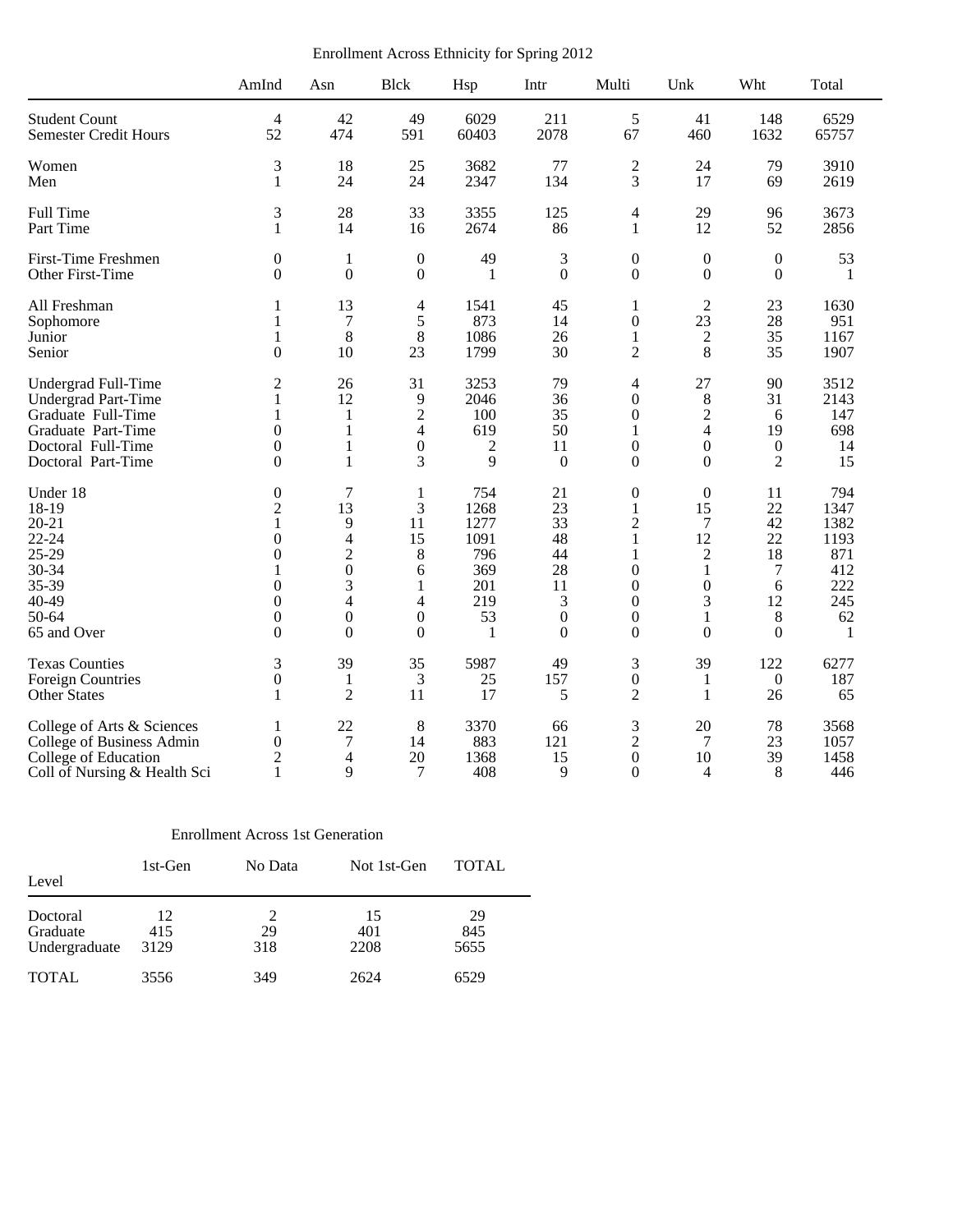| Level                | Col       | AmInd                             | Asn                       | <b>Blck</b>                 | Hsp           | Intr                 | Multi                     | Unk           | Wht                         | Total |
|----------------------|-----------|-----------------------------------|---------------------------|-----------------------------|---------------|----------------------|---------------------------|---------------|-----------------------------|-------|
|                      |           |                                   |                           |                             |               |                      |                           |               |                             |       |
| Undergraduate        | AS        | 1                                 | 21                        | 7                           | 3146          | 58                   |                           | 19            | 68                          | 3323  |
|                      | BA        |                                   | 5                         | 8                           | 725           | 35                   | $\frac{3}{1}$             | 4             | 17                          | 795   |
|                      | ED        | $\mathbf{1}$                      | $\overline{4}$            | 18                          | 1046          | 13                   | $\bullet$                 | $\,8\,$       | 30                          | 1120  |
|                      | NH        | 1                                 | 8                         | $\overline{7}$              | 382           | 9                    |                           | 4             | 6                           | 417   |
| *Total Undergraduate |           |                                   |                           |                             |               |                      |                           |               |                             |       |
|                      |           | 3                                 | 38                        | 40                          | 5299          | 115                  | $\overline{4}$            | 35            | 121                         | 5655  |
| Graduate             | AS        |                                   | $\mathbf{1}$              | 1                           | 223           | $\,8\,$              |                           | 1             | 10                          | 244   |
|                      | <b>BA</b> |                                   |                           |                             | 156           | $75\,$               | $\bullet$<br>$\mathbf{1}$ |               | $\overline{4}$              | 242   |
|                      | ED        | $\bullet$<br>1                    |                           | $\frac{3}{2}$               | 314           | $\overline{2}$       |                           | $\frac{3}{2}$ | 9                           | 330   |
|                      | NH        |                                   | $\mathbf{1}$              |                             | 26            | $\bullet$            |                           |               | $\overline{2}$              | 29    |
| *Total Graduate      |           | 1                                 | $\overline{2}$            | 6                           | 719           | 85                   | $\mathbf{1}$              | 6             | 25                          | 845   |
| Doctoral             | AS        |                                   |                           |                             |               |                      |                           |               |                             | 1     |
|                      | BA        | $\bullet$<br>$\ddot{\phantom{0}}$ | $\cdot$<br>$\overline{2}$ | $\bullet$<br>$\overline{3}$ |               | $\bullet$<br>$11\,$  |                           |               | $\bullet$<br>$\overline{2}$ | 20    |
|                      | ED        | $\bullet$                         |                           |                             | $\frac{1}{2}$ | $\ddot{\phantom{0}}$ | ٠                         | $\bullet$     |                             | 8     |
| *Total Doctoral      |           | $\boldsymbol{0}$                  | $\overline{2}$            | 3                           | 11            | 11                   | $\boldsymbol{0}$          | $\mathbf{0}$  | $\overline{2}$              | 29    |
| <b>TOTAL</b>         |           | $\overline{4}$                    | 42                        | 49                          | 6029          | 211                  | 5                         | 41            | 148                         | 6529  |

Enrollment Level and College Across Ethnicity for Spring 2012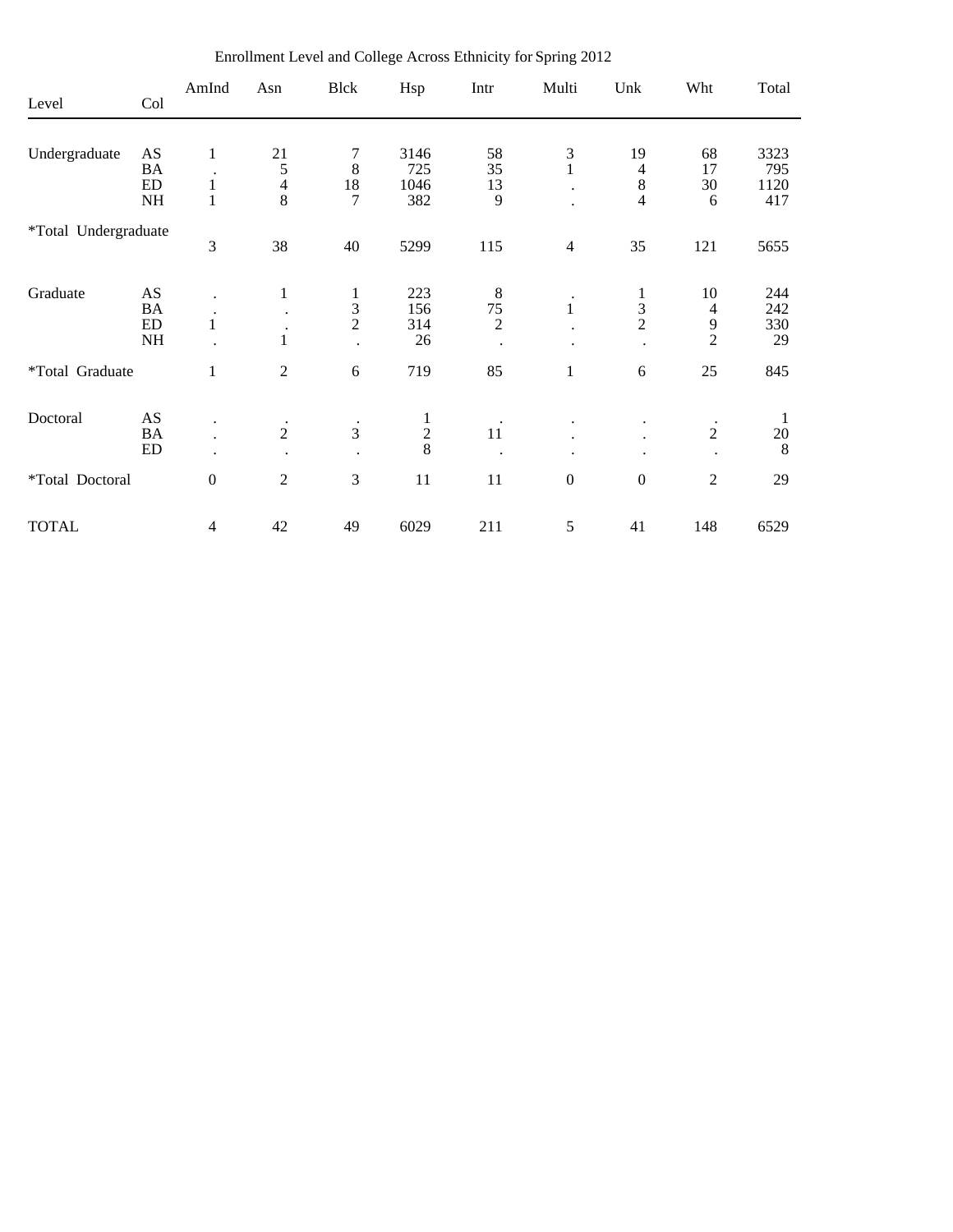|                              | <b>Foreign Countries</b> | <b>Other States</b> | Texas            | Total            |
|------------------------------|--------------------------|---------------------|------------------|------------------|
| <b>Student Count</b>         | 187                      | 65                  | 6277             | 6529             |
| <b>Semester Credit Hours</b> | 1913                     | 949                 | 62895            | 65757            |
| Women                        | 68                       | 26                  | 3816             | 3910             |
| Men                          | 119                      | 39                  | 2461             | 2619             |
| Full Time                    | 120                      | 61                  | 3492             | 3673             |
| Part Time                    | 67                       | 4                   | 2785             | 2856             |
| First-Time Freshmen          | 3                        | $\mathbf{1}$        | 49               | 53               |
| Other First-Time             | $\boldsymbol{0}$         | $\boldsymbol{0}$    | $\mathbf{1}$     | $\mathbf{1}$     |
| All Freshman                 | 27                       | 9                   | 1594             | 1630             |
| Sophomore                    | 10                       | $\,8\,$             | 933              | 951              |
| Junior                       | 23                       | 20                  | 1124             | 1167             |
| Senior                       | 28                       | 21                  | 1858             | 1907             |
| Undergrad Full-Time          | 74                       | 58                  | 3380             | 3512             |
| Undergrad Part-Time          | 14                       | $\boldsymbol{0}$    | 2129             | 2143             |
| Graduate Full-Time           | 35                       | $\overline{c}$      | 110              | 147              |
| Graduate Part-Time           | 52                       | 3                   | 643              | 698              |
| Doctoral Full-Time           | 11                       | $\mathbf{1}$        | $\overline{2}$   | 14               |
| Doctoral Part-Time           | $\mathbf{1}$             | $\mathbf{1}$        | 13               | 15               |
| White                        | $\boldsymbol{0}$         | 26                  | 122              | 148              |
| <b>Black</b>                 | 3                        | 11                  | 35               | 49               |
| Hispanic                     | 25                       | 17                  | 5987             | 6029             |
| Asian/Pacific                | 1                        | $\overline{2}$      | 39               | 42               |
| American Ind                 | $\overline{0}$           | $\mathbf{1}$        | 3                | $\overline{4}$   |
| International                | 157                      | 5                   | 49               | 211              |
| Hawaiian                     | $\boldsymbol{0}$         | $\boldsymbol{0}$    | $\boldsymbol{0}$ | $\boldsymbol{0}$ |
| Multi Racial                 | $\boldsymbol{0}$         | $\overline{2}$      | 3                | 5                |
| Unknown                      | $\mathbf{1}$             | $\mathbf{1}$        | 39               | 41               |
| Under 18                     | 6                        | $\boldsymbol{0}$    | 788              | 794              |
| 18-19                        | 13                       | 11                  | 1323             | 1347             |
| $20 - 21$                    | 36                       | 26                  | 1320             | 1382             |
| $22 - 24$                    | 48                       | 19                  | 1126             | 1193             |
| 25-29                        | 43                       | 5                   | 823              | 871              |
| 30-34                        | 29                       | $\mathbf{1}$        | 382              | 412              |
| 35-39                        | 10                       | $\overline{c}$      | 210              | 222              |
| 40-49                        | $\sqrt{2}$               | $\mathbf{1}$        | 242              | 245              |
| 50-64                        | $\overline{0}$           | $\overline{0}$      | 62               | 62               |
| 65 and Over                  | $\boldsymbol{0}$         | $\boldsymbol{0}$    | 1                | $\mathbf{1}$     |
| College of Arts & Sciences   | 41                       | 27                  | 3500             | 3568             |
| College of Business Admin    | 124                      | 20                  | 913              | 1057             |
| College of Education         | 17                       | 15                  | 1426             | 1458             |
| Coll of Nursing & Health Sci | 5                        | 3                   | 438              | 446              |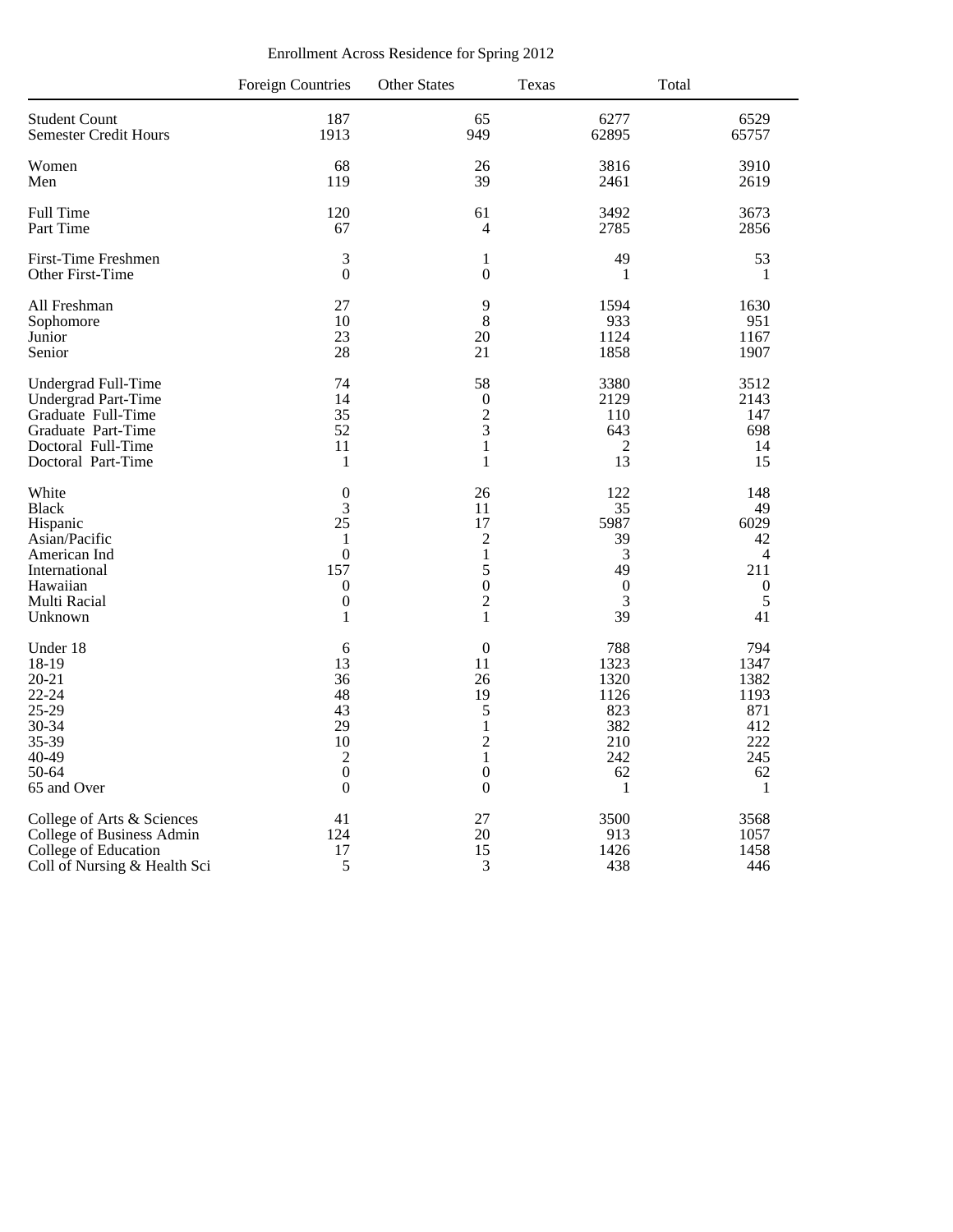| College            | <b>Student Type</b>                       | <b>FR</b>                        | <b>SO</b>                  | <b>JR</b>                | <b>SR</b>                 | <b>GR</b>                                    | <b>DR</b>                                    | <b>TOTAL</b>         |
|--------------------|-------------------------------------------|----------------------------------|----------------------------|--------------------------|---------------------------|----------------------------------------------|----------------------------------------------|----------------------|
| <b>COAS</b>        | <b>Concurrent Enrolled HS</b>             | 798                              | 98                         | 2                        |                           |                                              |                                              | 898                  |
|                    | Continuing                                | 441                              | 451                        | 522                      | 830                       | 193                                          |                                              | 2437                 |
|                    | <b>First Time Freshman</b>                | 35                               | 1                          | $\overline{\phantom{a}}$ |                           |                                              | $\ddot{\phantom{a}}$                         | 36                   |
|                    | Graduate                                  |                                  |                            | $\cdot$                  | $\bullet$                 | 38                                           |                                              | 38                   |
|                    | Readmit Graduate<br>Readmit Undergraduate | $\bullet$<br>$\overline{7}$      | $\ddot{\phantom{1}}$<br>8  | $\cdot$<br>12            | 22                        | 13                                           | 1                                            | 14<br>49             |
|                    | Transfer                                  | 5                                | 33                         | 42                       | 5                         | $\overline{a}$<br>$\overline{a}$             | $\ddot{\phantom{a}}$                         | 85                   |
|                    | <b>Transfer Under 29 Hours</b>            | 9                                | 2                          | $\ddot{\phantom{a}}$     | $\ddot{\phantom{a}}$      | $\ddot{\phantom{a}}$                         | $\ddot{\phantom{a}}$                         | 11                   |
| <i>*Total COAS</i> |                                           | 1295                             | 593                        | 578                      | 857                       | 244                                          | $\mathbf{1}$                                 | 3568                 |
| <b>COBA</b>        | Continuing                                | 118                              | 129                        | 177                      | 295                       | 185                                          | 19                                           | 923                  |
|                    | First Time Freshman                       | 5                                |                            |                          |                           |                                              | $\bullet$                                    | 5                    |
|                    | Graduate                                  | $\ddot{\phantom{a}}$             | $\ddot{\phantom{a}}$       | $\ddot{\phantom{a}}$     | $\ddot{\phantom{a}}$      | 38                                           | $\bullet$                                    | 38                   |
|                    | Readmit Graduate                          | $\ddot{\phantom{a}}$             |                            |                          |                           | 19                                           | 1                                            | 20                   |
|                    | Readmit Undergraduate                     | $\mathbf{1}$                     | 4                          | 6                        | 11                        | $\overline{a}$                               |                                              | 22                   |
|                    | Transfer<br>Transfer Under 29 Hours       | $\overline{7}$<br>$\overline{2}$ | 16<br>$\ddot{\phantom{a}}$ | 18                       | 6<br>$\ddot{\phantom{a}}$ | $\ddot{\phantom{0}}$<br>$\ddot{\phantom{a}}$ | $\ddot{\phantom{a}}$<br>$\ddot{\phantom{0}}$ | 47<br>$\overline{2}$ |
| *Total COBA        |                                           | 133                              | 149                        | 201                      | 312                       | 242                                          | 20                                           | 1057                 |
| <b>COED</b>        | Continuing                                | 107                              | 131                        | 247                      | 544                       | 259                                          | $8\,$                                        | 1296                 |
|                    | First Time Freshman                       | 7                                |                            |                          |                           |                                              | $\cdot$                                      | 7                    |
|                    | Graduate                                  |                                  |                            |                          |                           | 47                                           |                                              | 47                   |
|                    | Readmit Graduate                          |                                  |                            |                          |                           | 24                                           |                                              | 24                   |
|                    | Readmit Undergraduate<br>Transfer         | $\ddot{\phantom{a}}$<br>3        | $\sqrt{2}$<br>23           | 11<br>31                 | 5<br>5                    | $\ddot{\phantom{0}}$                         |                                              | 18<br>62             |
|                    | <b>Transfer Under 29 Hours</b>            | $\overline{\mathcal{L}}$         | $\cdot$                    |                          | $\ddot{\phantom{0}}$      |                                              |                                              | $\overline{4}$       |
| *Total COED        |                                           | 121                              | 156                        | 289                      | 554                       | 330                                          | 8                                            | 1458                 |
| $\rm NH$           | Continuing                                | 73                               | 45                         | 92                       | 170                       | 28                                           |                                              | 408                  |
|                    | First Time Freshman                       | 6                                |                            | $\cdot$                  |                           |                                              |                                              | 6                    |
|                    | Graduate                                  |                                  |                            |                          |                           | 1                                            |                                              | $\mathbf{1}$         |
|                    | Readmit Undergraduate                     |                                  | 1                          | 7                        | 7                         |                                              |                                              | 15                   |
|                    | Transfer                                  |                                  | 6                          |                          | $\overline{7}$            | $\ddot{\phantom{0}}$                         |                                              | 13                   |
|                    | <b>Transfer Under 29 Hours</b>            | $\overline{2}$                   | 1                          |                          | $\ddot{\phantom{a}}$      |                                              |                                              | 3                    |
| <i>*Total NH</i>   |                                           | 81                               | 53                         | 99                       | 184                       | 29                                           | $\theta$                                     | 446                  |
| <b>TOTAL</b>       |                                           | 1630                             | 951                        | 1167                     | 1907                      | 845                                          | 29                                           | 6529                 |

# Enrollment by Student Type for Spring 2012